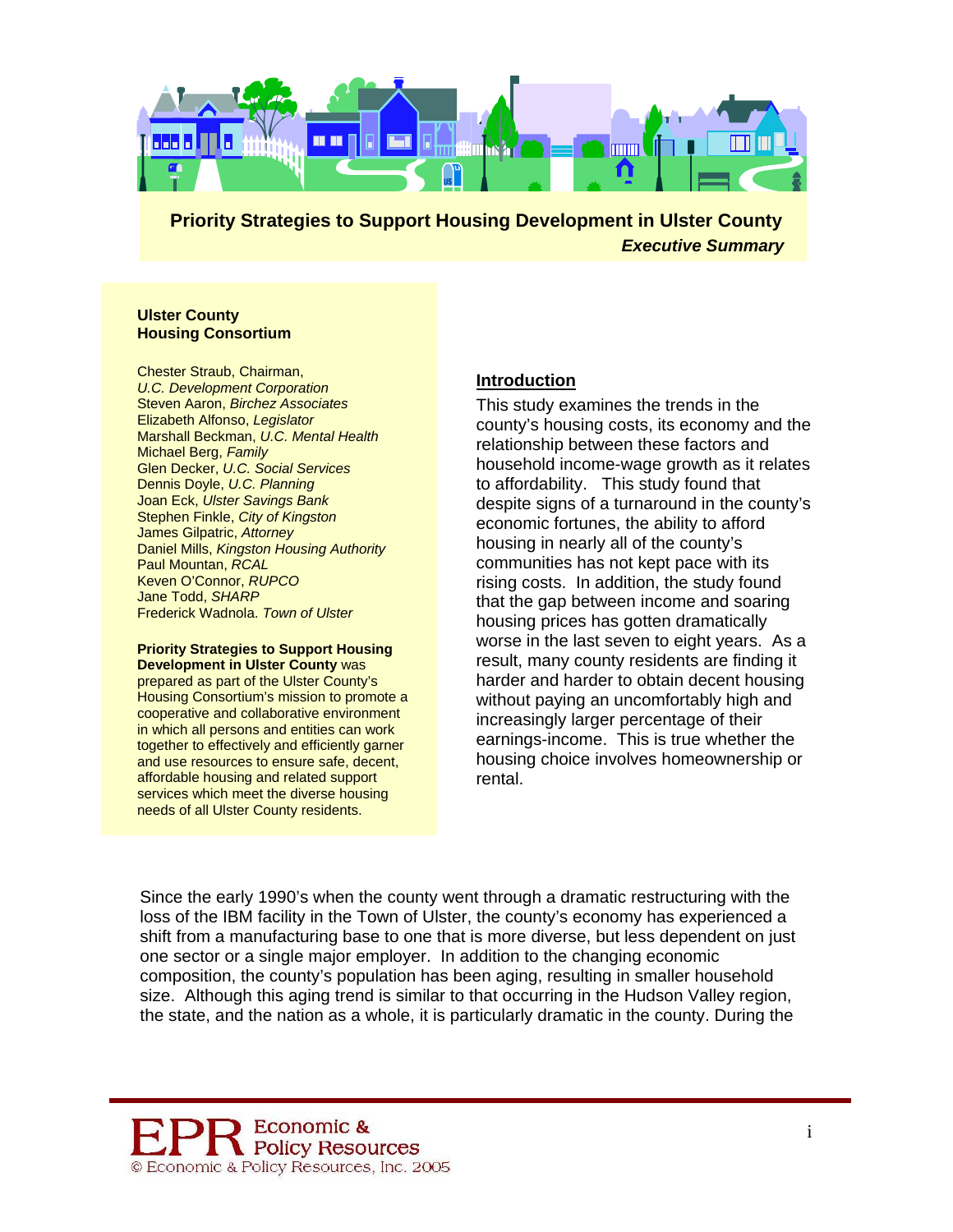1990s, the county experienced a decline of over 20% in its age 20 years to 34 years old population category. This category represents an important component of the next generation of county leaders and work force. They are essential to the county's vitally important human capital resource—perhaps the most important, unique and strategic economic development asset determining the county's economic future.

In addition to these economic and demographic shifts, the impacts of the terrorist attack of September 2001, the presence of the superior travel connections available through Interstate 87 (among others), and the build out of communities to the south, have all combined to change the dynamics of Ulster County's housing market and that of the entire Hudson Valley region in significant ways. This study seeks to focus attention on these rapidly rising housing cost trends that, without a response, will contribute to the erosion of the quality of life in the county .It is intended to elevate the level of public debate surrounding creative opportunities to help begin the long process of addressing these housing affordability issues, within the context of promoting "smart growth" and without eroding the essential fabric of the county's individual communities.

#### **Housing Costs Keep Rising Faster Than Income-Wages…**

Ulster County has a housing affordability problem. The average sales price of a single family home has nearly doubled over the past 6 years to \$[1](#page-1-0)90,000 in 2004.<sup>1</sup> Last year, purchasing a median priced single family home required nearly \$64,000 in household

| Table 1: Household Income Needed to Afford[1] Housing (2004) |  |
|--------------------------------------------------------------|--|
|                                                              |  |

|                                                    | Single Family                                  |             |  |
|----------------------------------------------------|------------------------------------------------|-------------|--|
|                                                    | Owner                                          | Renter      |  |
| County-Wide (by Housing Unit Type)                 | Units                                          | Units       |  |
|                                                    | (\$2004)                                       | (\$2004)    |  |
| Median Price/Median Rent (\$2004)                  | \$190,000                                      | \$740       |  |
| Annual Utilities Expense--Excl. Telephone (\$2004) | \$1.980                                        | \$612       |  |
| Annual Insurance Expense (\$2004)                  | \$840                                          | ---         |  |
| Annual Real Estate Taxes Expense (\$2004)          | \$5.088                                        |             |  |
| Annual Mortgage Payments [1] (\$2004)              | \$12.672                                       |             |  |
| Affordable Payments Needed                         | \$1.550/Month                                  | \$740/Month |  |
| <b>Required Household Income</b>                   | \$63.995                                       | \$29,986    |  |
| Notes:                                             |                                                |             |  |
| [1] 30 year term with a 5% down payment            |                                                |             |  |
|                                                    | Prepared By: Economic & Policy Resources, Inc. |             |  |

income in order to avoid severe financial stress from the costs of owning a home—where housing costs were more than 30% of household income<sup>[2](#page-1-1)</sup> (Table 1).

 Renters, likewise, are also finding it difficult to find decent housing that does not claim a disproportionately large share amount of their

household income. In 2004, renter households needed an income of roughly \$30,000 to afford the estimated median market rent of \$740 in the county without being overly burdened with housing costs. A recent survey of rental units by the Ulster County Planning Board showed that vacancy rates for rental housing are very low, wait lists for subsidized units are long (and in most cases increasing), and rents for non-subsidized rental units are increasing at a rate that is faster than the overall rate of inflation. $3$ 

 $\overline{a}$ 

<span id="page-1-0"></span> $1$  Through October of 2004.

<span id="page-1-1"></span><sup>&</sup>lt;sup>2</sup> Per the guidelines of the U.S. Department of Housing and Urban Development (HUD).

<span id="page-1-2"></span><sup>&</sup>lt;sup>3</sup> Ulster County Rental Housing Survey, 2004 (January 2005). This statement holds true for all bedroom categories except studio apartments.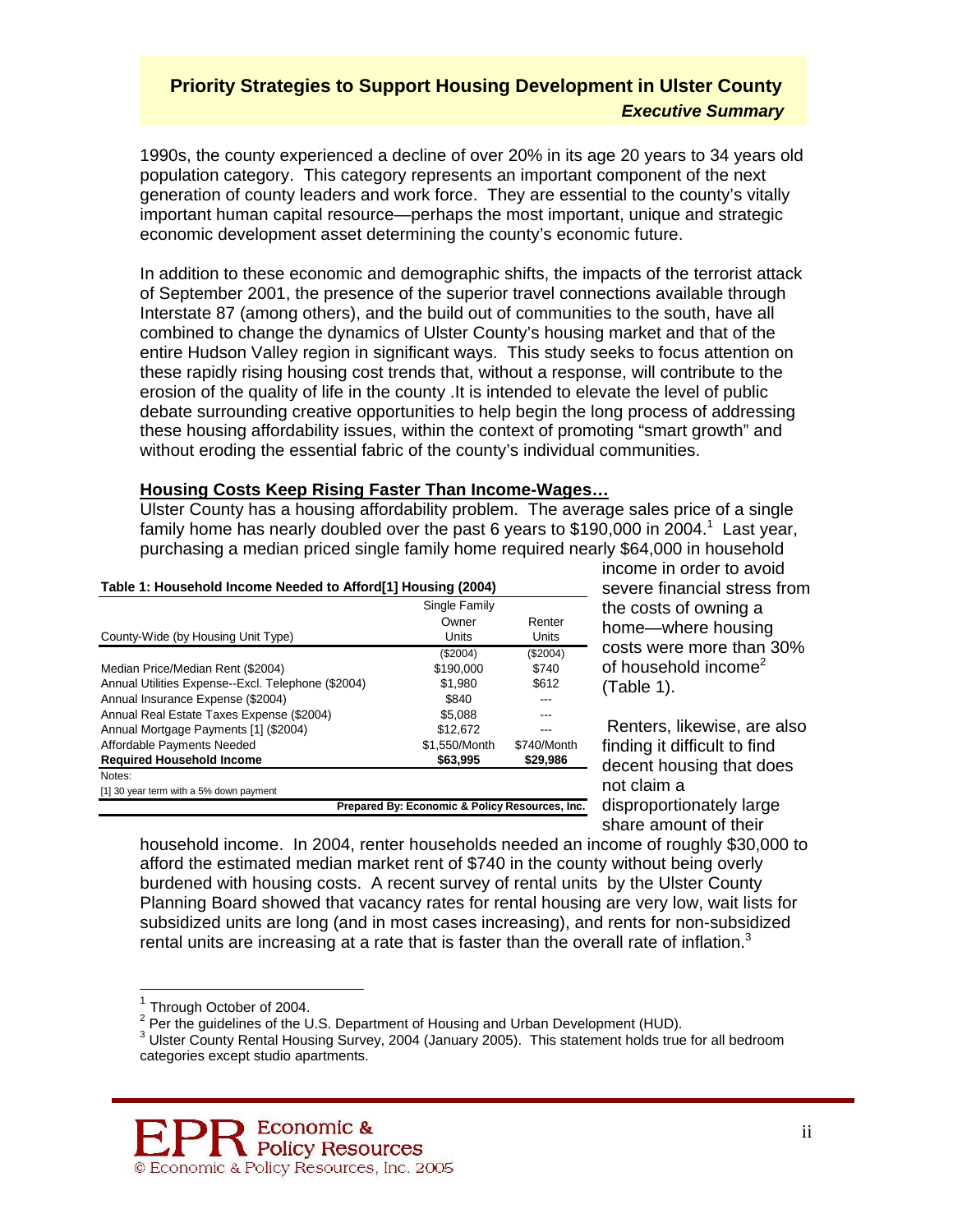Over the past eight years, the median sales price of single family homes in the county has risen sharply—increasing by 97.9% over the last 6 years or at the annual rate of 12.1% per year. Within the county, housing price increases for single family homes over the 1998-2004 period ranged from a low of 65.4% or +8.7% per year in the Village of Ellenville to a high of 190.7% or +19.5% per year over the same time frame in



Shandaken. In fact, the Village of Ellenville was the only municipality in the county to experience a less than double-digit rate of increase on an annual basis. A total of 13 municipalities (of 19 with a significant number of housing transactions) experienced more than a doubling in housing prices over the

period. At the same time, the household income of regional residents increased by only 24.3% over the period—roughly ¼ of the single family home price increase.

Market rents in the county show a similar, but somewhat less dramatic escalating pattern. Data from the annual rental housing survey conducted by the Ulster County Planning Board show that advertised rents for rental units in the county have risen faster than the general rate of inflation for all bedroom sizes (studio through 3 bedroom units) overthe 1997-2004 time frame.<sup>4</sup> Although the growth in median household income growth in the county has approximated the growth in advertised rents over the 1998- 2004 period, it should be noted that many renter households and many of the county's younger families occupy the lowest rungs of the household income ladder and are having difficulty affording rental units today. Further, it is not surprising that rents have risen somewhat less dramatically over a time of historically low mortgage interest rates—a period of time that may well prove to be the golden age for homeownership in modern times.

### **The County's Annual Housing Wage for Both Owners and Renters is on the Rise.**

The annual housing wage is the amount a household would have to earn working 40 hours per week for a year in order to afford a median priced home or an average rent for an apartment in the county. The results of this study show that being able to afford housing in the county has become a major issue for households with surprisingly high levels of household income. This is true, whether looking at households that either own their homes (see Table 2) or rent their housing (see Table 3). Further, these tables also show that housing cost stress is now occurring at household income levels that are well into and above those traditionally thought of as middle class. In fact, housing cost stress is now enveloping households with annual incomes that today range from the \$40,000- \$50,000 per year level, up to the \$50,000-\$60,000 household income level per year and

<span id="page-2-0"></span> 4 See Ulster County Rental Housing Survey 2004, page 10.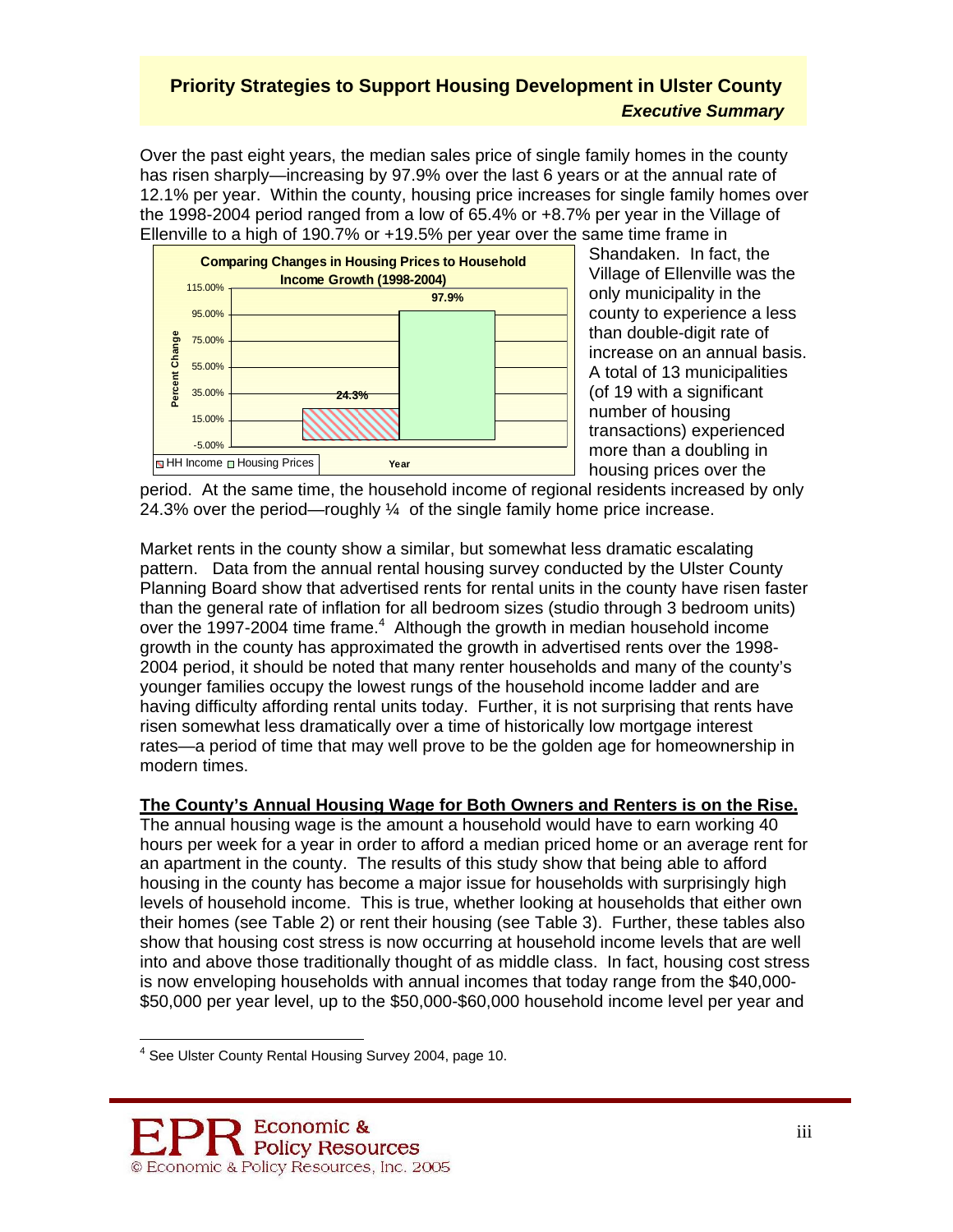even higher.

**Table 2: Affordable Home Purchase Price by Selected 2004 Incomes**

| <b>Ulster County</b>                                                                                 | A              | в              | C              | D            |
|------------------------------------------------------------------------------------------------------|----------------|----------------|----------------|--------------|
| % of Median HH Income                                                                                | 50%            | 80%            | 100%           | 120%         |
| <b>Annual HH Income</b>                                                                              | \$24,606       | \$39,370       | \$49,213       | \$59,055     |
| Affordable Home Price (2004)                                                                         | \$71.431       | \$116.100      | \$146.112      | \$176,265    |
| <b>Estimated Median Prices of Home Sales (2004)</b>                                                  | \$190,000      | \$190,000      | \$190,000      | \$190,000    |
| Affordable Housing Price Gap                                                                         | (\$118,569)    | (\$73,900)     | (\$43,888)     | (\$13,735)   |
| Number of Arms Length Home Sales Priced Below the Affordable Level (2004)                            | 143            | 312            | 487            | 758          |
| <b>Percent of Total</b>                                                                              | 8.3%           | 18.1%          | 28.2%          | 43.9%        |
| Number of Arms Length Home Sales Priced Above the Affordable Level (2004)<br><b>Percent of Total</b> | 1.584<br>91.7% | 1.415<br>81.9% | 1.240<br>71.8% | 969<br>56.1% |

#### **Table 3: Affordable Rent Levels by Selected 2004 Incomes**

| <b>Ulster County</b><br>% of Median HH Income    | А<br>50% | в<br>80% | С<br>100% | 120%     |
|--------------------------------------------------|----------|----------|-----------|----------|
| <b>Annual HH Income</b>                          | \$24,606 | \$39,370 | \$49,213  | \$59,055 |
| <b>Estimated 2003 Median Rent</b>                | \$740    | \$740    | \$740     | \$740    |
| <b>Estimate of Year-Round Rental Units Below</b> | 7.128    | 17.023   | 20.431    | 21.843   |
|                                                  | 32.0%    | 76.5%    | 91.8%     | 98.1%    |

Finally, the data shows that county-wide, and individually in most communities, there is now a majority of residents that could not afford to buy their home with today's income at today's prices. In short, **many of the county's households are seeing the American Dream of homeownership fade away. For others, a growing number of county residents can no longer afford to rent a decent unit!**

The other striking conclusion from the study is that housing costs are challenging the essential fabric of the county's economy to support substantial components of its workforce. There is now a segment of workers in the county that are employed in jobs that in prior times supported a middle class lifestyle on one income in the county, but now no longer pay well enough to do so. Tables 4 and 5 below set forth data from the Ulster County job base concerning the average salaries for jobs in several of the county's major economic sectors and their ability to support either homeownership or renting. These data show that housing costs, once a major concern of those on fixed incomes, has now become a major issue for households that even have 2 wage earners. The numbers document difficult times for the life-long residents in our communities who are struggling to live out their retirement years in the place where they have always lived, as well as many public and private sector employees that are likewise finding it increasingly difficult to find affordable housing options in the very communities where they work.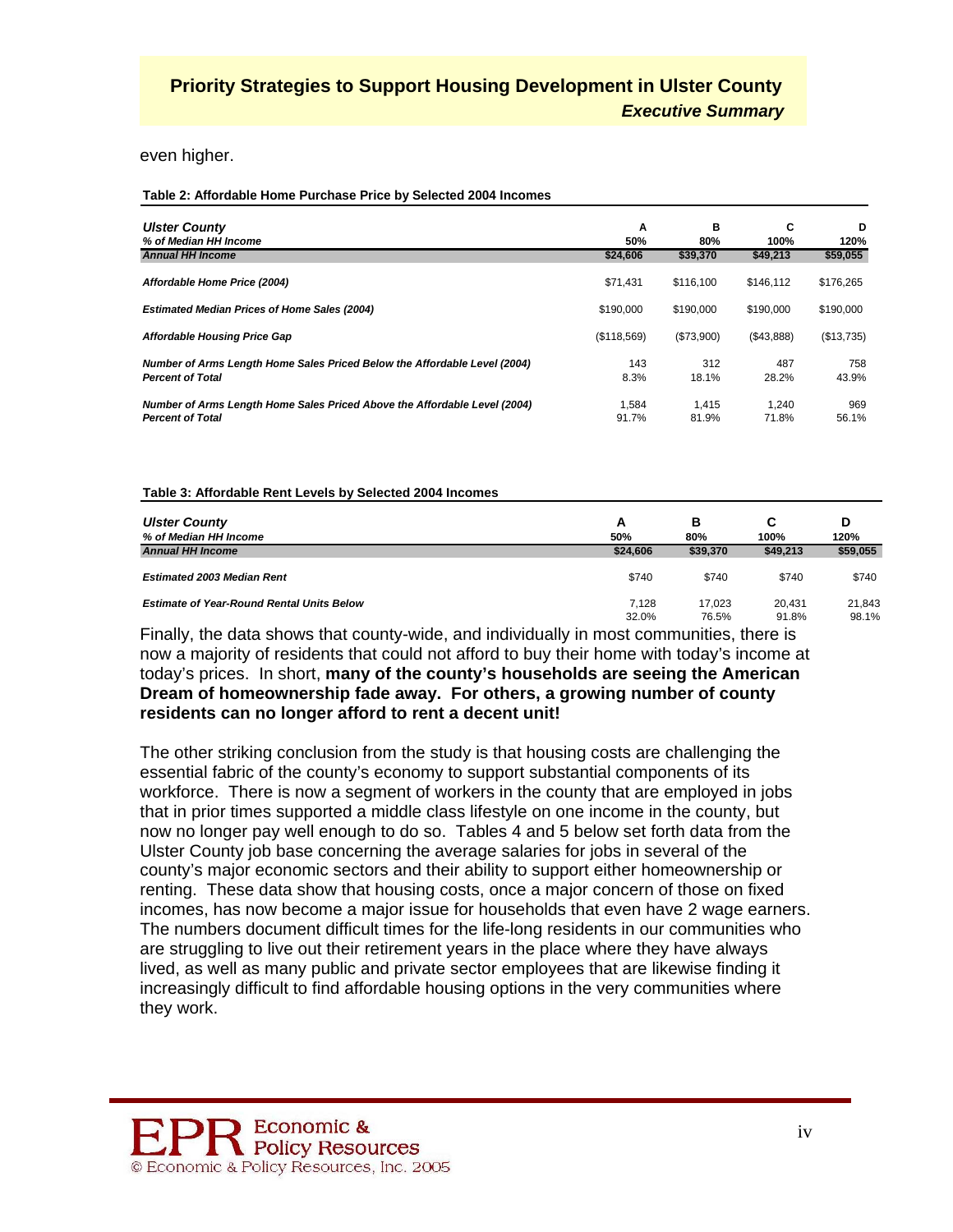| Table 4: Percent of County Job Sectors Paying a wage Needed to Afford a Median Priced Home [1] |                     |                |                    |           |            |          |
|------------------------------------------------------------------------------------------------|---------------------|----------------|--------------------|-----------|------------|----------|
|                                                                                                |                     | Combined       | Combined           |           |            |          |
|                                                                                                | <b>Median Price</b> | Hourly HH      | Annual HH          | Number of | Percent of | Earnings |
| Community                                                                                      | in 2004 [2]         | Wage to Afford | Wage to Afford [3] | Sectors   | The Total  | Multiple |
|                                                                                                | $($ \$)             | (\$ Per Hour)  | (\$ Per Hour)      | (# )      | $(\% )$    |          |
| <b>Ulster County</b>                                                                           | \$190,000           | \$30.77        | \$64,002           | 2         | 2.8%       | 2.3      |
| <b>Selected Municipalities:</b>                                                                |                     |                |                    |           |            |          |
| City of Kingston                                                                               | \$155,000           | \$24.23        | \$50,398           | 3         | 4.2%       | 1.8      |
| Saugerties                                                                                     | \$169,450           | \$27.00        | \$56,160           | 2         | 2.8%       | 2.1      |
| Ulster                                                                                         | \$159,950           | \$26.00        | \$54.080           | 2         | 2.8%       | 2.0      |
| Woodstock                                                                                      | \$290.500           | \$47.00        | \$97.760           | 0         | 0.0%       | 3.6      |
| Memo:                                                                                          |                     |                |                    |           |            |          |
| Total Job Sectors (3-Digit NAICS Level)                                                        |                     |                |                    | 72        |            |          |
| Notes:                                                                                         |                     |                |                    |           |            |          |
| [1] QCEW wage data includes the average wage for the first 3 guarters of calendar year 2004    |                     |                |                    |           |            |          |

#### **Table 4: Percent of County Job Sectors Paying a Wage Needed to Afford a Median Priced Home [1]**

[2] Median Price through October of 2004

[3] Annual Average Wage is calculated by multiplying the Hourly Housing Wage by 2,080 hours

#### **Table 5: Percent of County Job Sectors Paying the HUD Housing Wage or Greater, 2000-03**

| Renter Unit by Bedroom Type             | 2001     | 2002     | 2003     |
|-----------------------------------------|----------|----------|----------|
| 2 Bedroom Units:                        |          |          |          |
| Annual "Housing Wage" Income            | \$30.160 | \$30,805 | \$30,930 |
| Number of Job Sectors                   | 24       | 28       | 32       |
| Percent of the Total                    | 34.3%    | 38.9%    | 44.4%    |
| Memo:                                   |          |          |          |
| Total Job Sectors (3-Digit NAICS Level) | 70       | 72       | 72       |
| Note:                                   |          |          |          |
| NA means Not Available                  |          |          |          |
| Sources:                                |          |          |          |

National Low Income Housing Coalition [Housing Wage]

New York State Department of Labor [QCEW Data for Job Sectors]

### **Housing is a Key Ingredient of "Livable Communities…"**

Offering housing options that are affordable to a range of household incomes is an important component for achieving "livable or healthy communities." Factors that support this contention are many. A healthy housing mix provides for an increase in local commercial-retail vitality as reduced housing costs burdens allow for more disposable income. A full range of housing options stabilizes demographic shifts providing: (1) a more stable foundation of regular customers-patrons for a community's businesses who feel connected and deeply committed to the quality of life and services that are offered in the community, and (2) a more stable and predictable base of population (for municipal services) and students (for schools). The first assists in building a more predictable business environment in a community, and that latter helps to provide a demand climate of stability-predictability for the provision of essential municipal and educational services in a community.

In addition, a full range of housing options configured properly in an appropriately scaled, community-friendly manner also has been shown in to: (1) reduce vehicle trips, (2) encourage biking and walking, and (3) provide "critical population mass" that is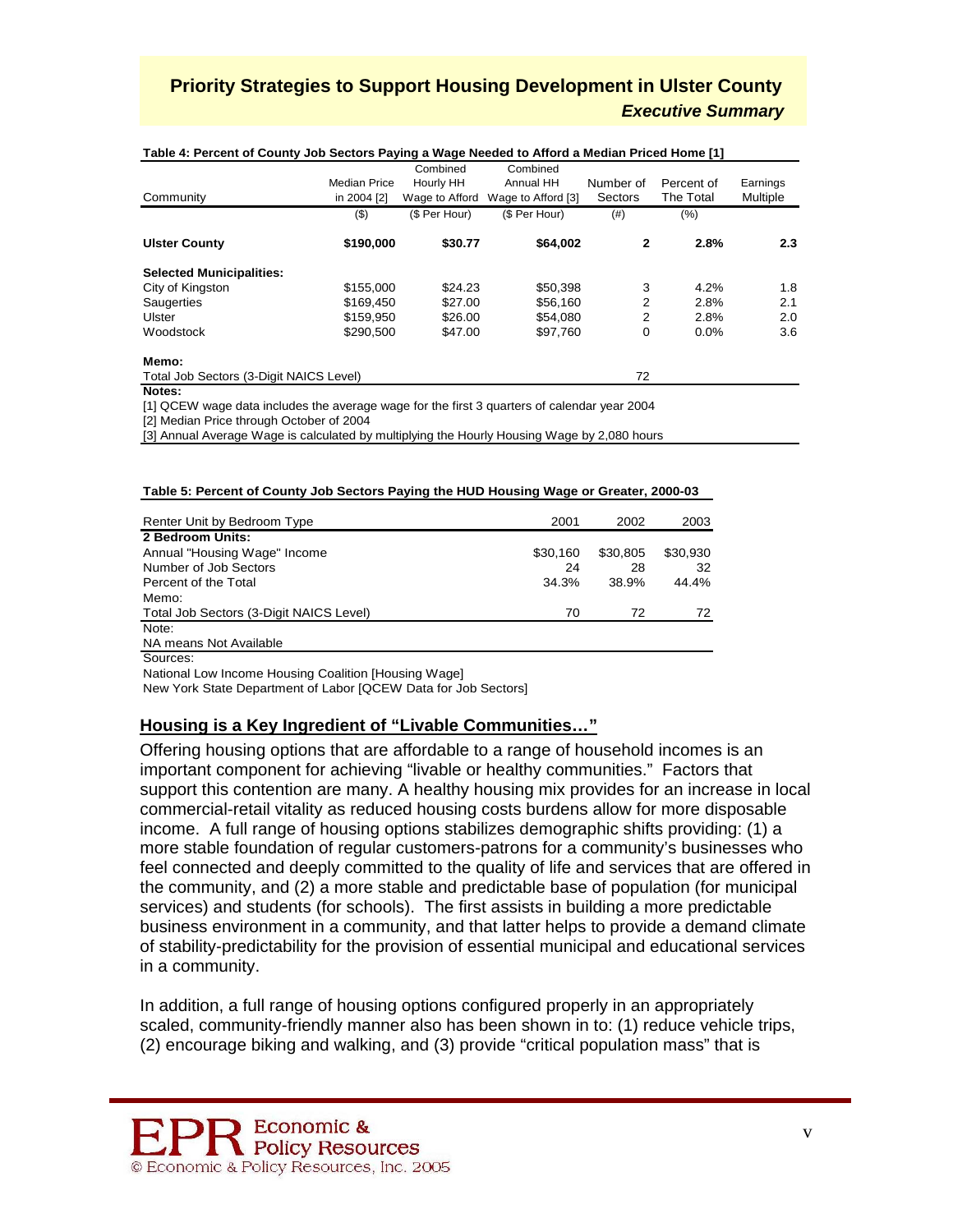needed to support commercial businesses and services that are part of vibrant, livable communities. A full range of housing options also allows for diversity in a community, and the inherent strength that a broad range of opinion adds to community dialogue on important issues and for shaping the community's future. It also encourages citizens to take more active roles in the many issues of importance to communities (e.g. safety, education, etc.). Finally, a full range of housing options allows for life long residents to continue to live through their retirement years, and young families to begin their lives, in the same community that their parents did.

### **What Is Needed…**

Currently, additions to the housing inventory in the county are primarily comprised of expensive, "high end" homes as increasing land costs, uncertainties in the development review process, finance, as well as local opposition to alternative density/moderately priced housing, have reduced developer profit margins and severely curtailed the willingness to construct moderately priced homes. Many nonprofit organizations and developers express concern about municipal zoning practices that discourage moderately priced, workforce housing, resulting in single family units on larger, multiacre lots and/or housing incentives restricted solely to seniors. The effects of these policies has effectively priced out working, middle class and upper-middle class families from the regional housing market for both ownership and rental units. The county needs to find a balance between its economic development and housing policies that promotes good jobs and decent wages along with the creation of housing that its workforce can afford in order to have livable/sustainable communities. This is especially important for the young families that are vital to the county's economic future.

### **Recommendations**

The research, interviews, SWOT (strength weaknesses opportunities and threats) analysis, as well as the public meeting-comment solicitation process resulted in a total of 5 multi-faceted recommendations to augment the current housing toolkit available within the county. They are as follows:

## **Strategy Recommendation 1:**

#### *Undertake a "Full Court Press" Public Information-Education Campaign to Raise Public Official and Citizen Awareness About the Importance of Housing Choice to the County's Economy and Livable Communities.*

This strategy is considered to be "job #1" in the county because of the current low level of public understanding when it comes to housing policy throughout the county. This strategy is considered to be a critical enabling step that is targeted towards laying a fertile public policy groundwork that would allow for the implementation of "best practices" approaches to expand housing choice.

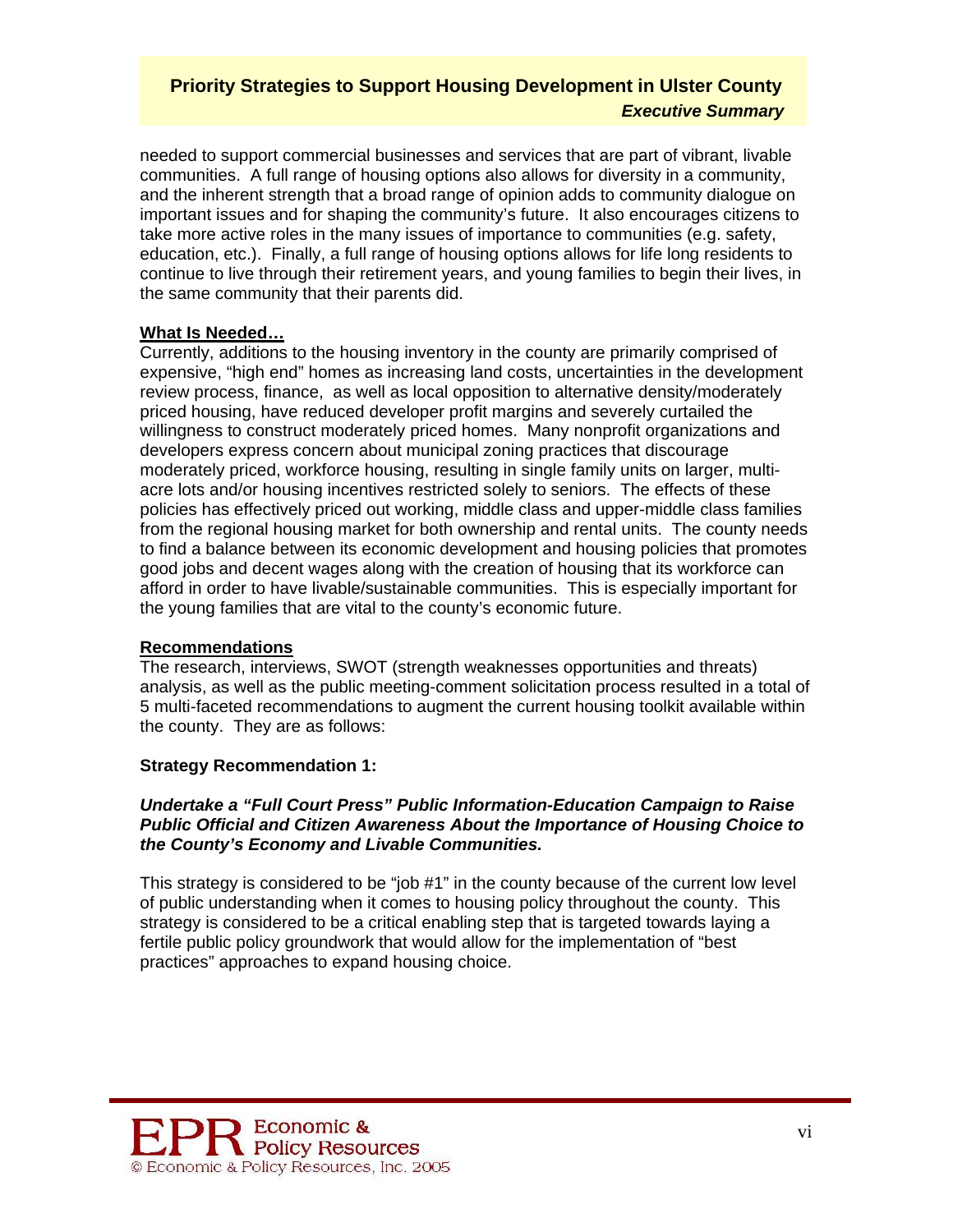This strategy is comprised of following four elements that are designed to elevate the level of public discussion on housing issues:

- (1) Design and implement a coordinated public information-education campaign under the umbrella of the Ulster County Housing Consortium (Priority: Short-Intermediate Term),
- (2) Utilize County Planning Board staff to conduct municipal outreach in support of "best practices" approaches to housing development (Priority: Short-Intermediate Term),
- (3) Utilize Business Leaders of the Ulster County Housing Consortium to establish A Workforce Housing Advocacy Group to Speak to Business About the Need for Adequate Workforce Housing (Priority: Short-Intermediate Term), and
- (4) Complete an analysis of the "net fiscal benefit" of having housing choice across the housing price spectrum (Priority: Long Term).

### **Strategy Recommendation 2:**

### *Implement a Countywide "Housing-Friendly" Zoning Policy*

The study found that all of the county's communities had some zoning issues associated with "best practices" for promoting housing choice. This study recommends the following:

- (1) Complete an examination of all comprehensive plans for the county's municipalities to Identify and Recommend Positive Changes to All Zoning and Subdivision Regulations that represent obstacles to housing development (Priority: Short-Intermediate Term),
- (2) Develop model approaches for county municipalities to adopt "best practices" tools to facilitate housing development in the county (Priority: Short-Intermediate Term), and
- (3) Design and appropriately resource a monitoring system to track federal and state legislation of importance to housing-infrastructure issues, and to keep up-to-date on "best practices" advancements in smart growthhousing strategies with a goal to understand and influence where needed those that reflect positively on the housing environment within the county (Priority: Short-Intermediate Term).

### **Strategy Recommendation 3:**

### *Conduct a Feasibility Analysis of the Efficacy of Establishing a Community Housing Trust to Preserving Housing Affordability in the County*

This approach represents one strategic option that could be employed to control the appreciation of land and housing prices. This recommendation includes a full feasibility assessment of the efficacy of establishing a Community (perhaps in this case a multi-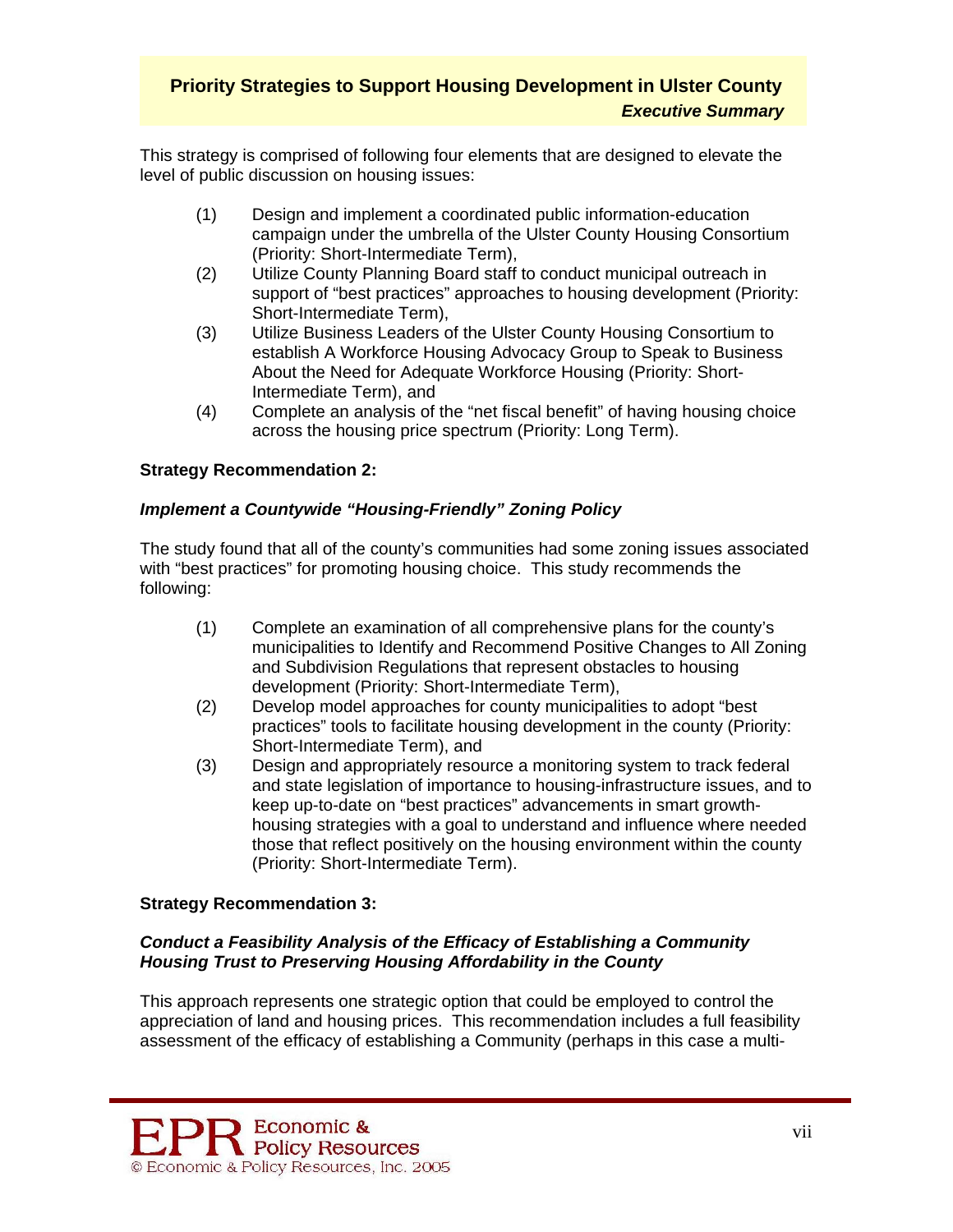community) Housing Trust (CHT). The CHT approach has been successfully employed in many states and communities throughout the northeast. This recommendation includes a full assessment of available exiting "best practices models" to assess the feasibility and applicability of establishing a CHT in a municipality, multiple municipalities, and/or for the entire county (Priority: Long Term).

The success of CHT models throughout the northeastern U.S. and other parts of the country make this approach a logical candidate for augmenting the county's current housing tool kit to support the development and preservation of affordably priced housing. The establishment and operation of a CHT for either a part of the county or the county as a whole represents a significant undertaking. The study recommends that a full operational and financial feasibility analysis of the CHT approach and its applicability-acceptance among existing stakeholder groups involved in the housing affordability issue in the county be undertaken before pursing this concept further.

### **Strategy Recommendation 4:**

#### *Develop Creative Approaches to Reward the County's Communities for Efficient Use and Expansion of Existing Regional Infrastructure To Support Higher Density Housing Development*

This approach is viewed as being an important part of developing the public infrastructure needed to support the type of higher density housing development that supports affordably-priced housing. Tools that are recommended to be investigated as part of this strategy include: (a) tax increment financing districts, (b) priority treatment for state infrastructure grants for projects in high density development areas, (c) increased state financial support for school costs associated with more efficient development, (d) creative use of county-owned vacant land, and (e) rehabilitation of sub-standard housing. The principal elements of this approach include:

- (1) Create a list of public sector and private sector financial incentives to encourage local communities to develop the public infrastructure services needed to support high density commercial and housing development (Priority: Short-Intermediate Term),
- (2) Complete a county-wide inventory-assessment of sub-standard housing and assess what is needed to bring those units up to the standards needed to be eligible for public subsidy programs (Priority: Short-Intermediate Term), and
- (3) Complete a county-wide approach for addressing special needs populations (Priority: Short-Intermediate Term).

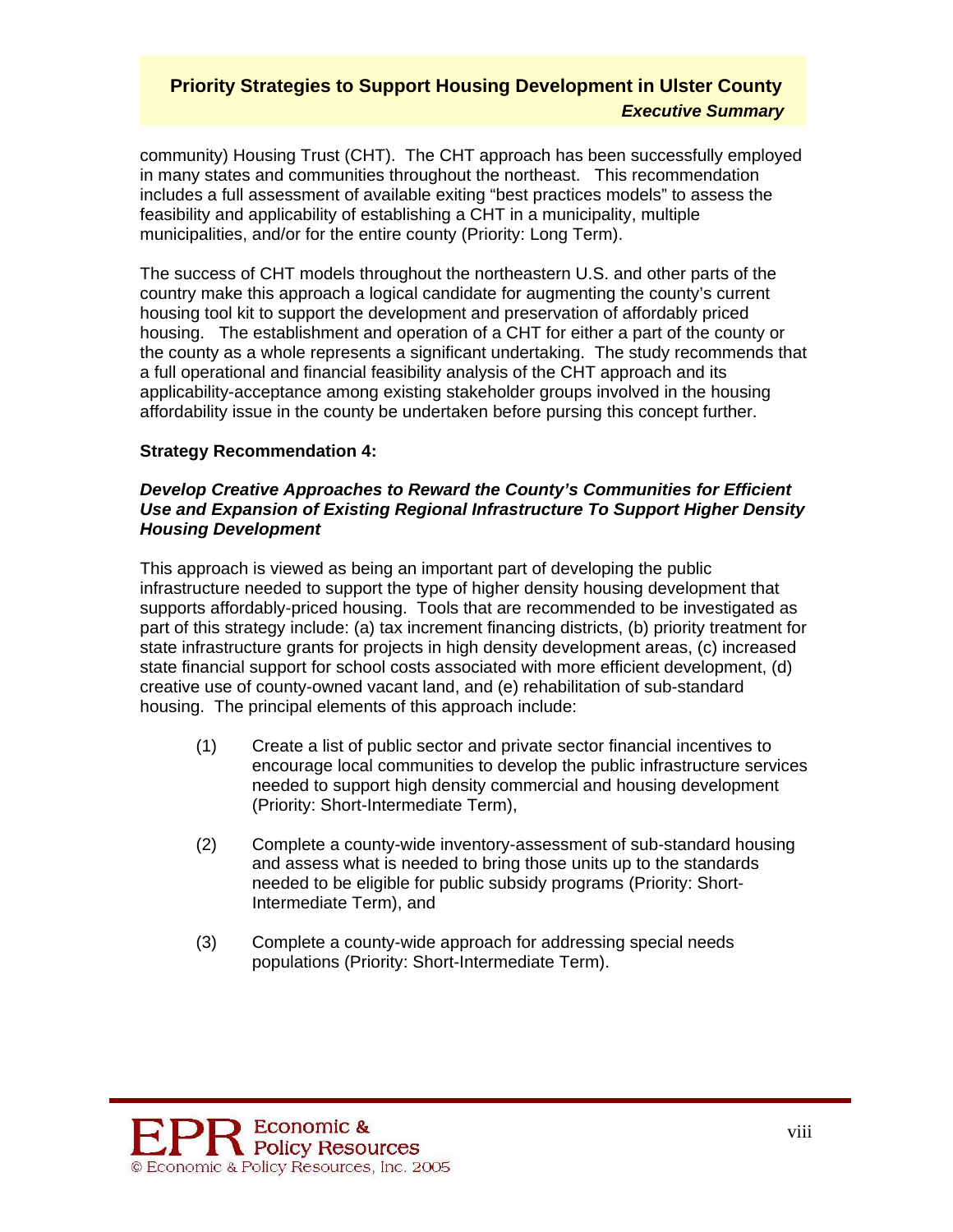#### **Strategy Recommendation 5**

#### *Develop and Integrate a Comprehensive Set of County-Municipal Housing Targets Consistent with the Economic Development and "Smart Growth" Needs of the County and Individual Municipalities*

So-called "Fair Share" approaches to expanding housing choice in states, regions and individual communities have been employed in various forms throughout the country over the past 3 decades. At this point, this study does not recommend adopting a mandatory or even voluntary fair-share approach for the county. Instead, it is recommended that the Ulster County Housing Consortium sponsor a process, in conjunction with the Ulster County Planning Board, the Ulster County Economic Development Corporation, and local governments for developing a comprehensive set of regional and municipal level long-term housing targets. This strategy has the following elements:

- (1) Undertake and complete a "Housing Targets" effort aimed at elevating the level of public understanding about housing and economic development (Priority: Short-Intermediate Term)
- (2) Integrate the completed set of "Housing Targets" into county and municipal comprehensive plans (Priority: Short-Intermediate Term)

#### *How You Can Help...*

The above recommendations will require a coordinated effort by all citizens and constituencies involved in housing choice, smart growth, and economic development. There are roles for all. The following is a list of what different individual and groups can do to help in this effort:

- 1. As citizens, volunteer your time and contribute resources to support one or more of the efforts of the Ulster County Housing Consortium or its member organizations.
- 2. Municipal and county officials can work with municipal and county staff and the residents of the county to assure that planning and zoning regulations facilitate the availability of a wide range of housing options.

The first step is to make sure that there are no unnecessary regulatory barriers to the construction of appropriate density housing and/or to the rehabilitation of housing that working families can afford.

The second step is to work cooperatively to create zoning and regulatory approaches that encourages a wide range of housing options in their communities.